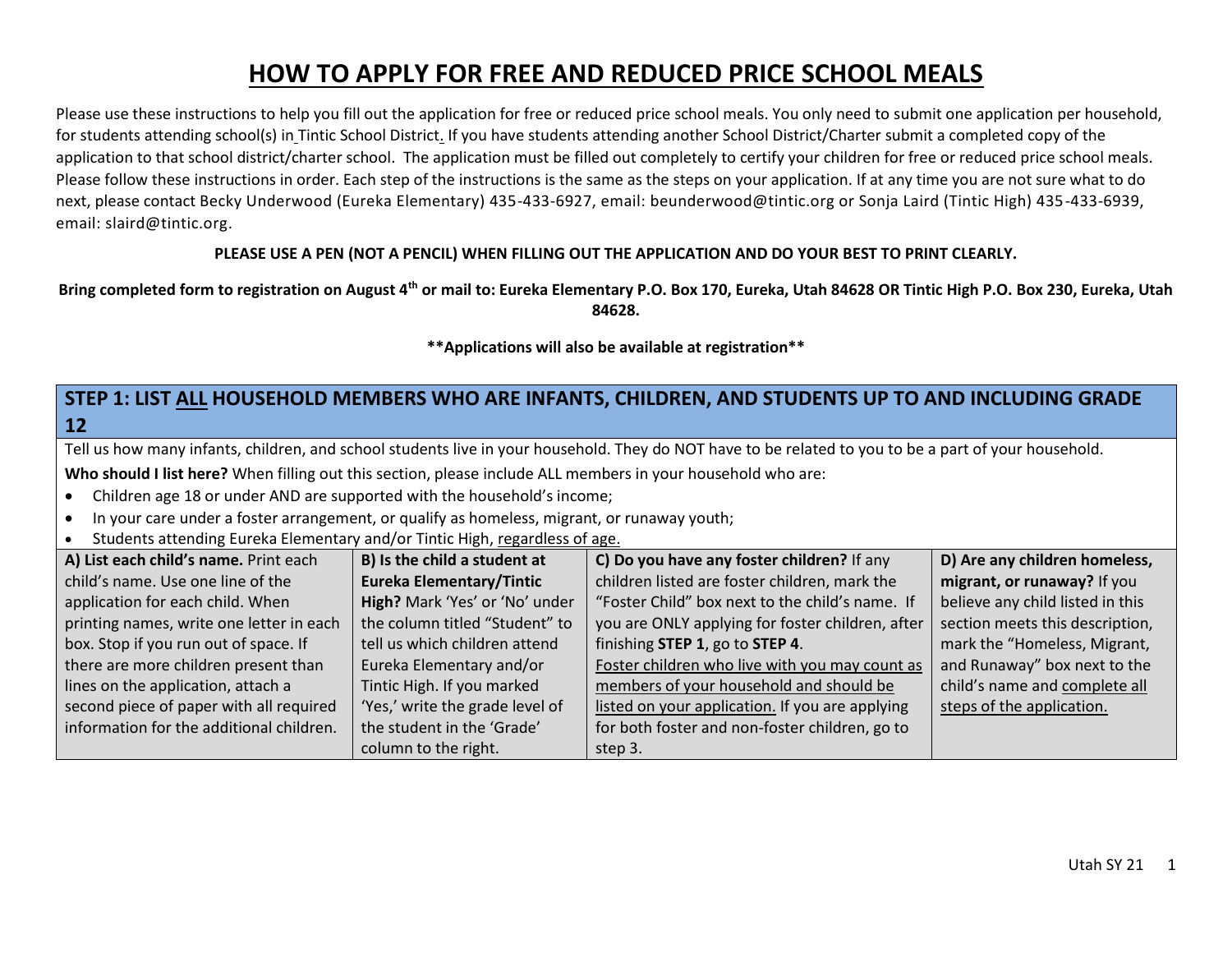## **STEP 2: DO ANY HOUSEHOLD MEMBERS CURRENTLY PARTICIPATE IN SNAP, TANF, OR FDPIR?**

**If anyone in your household (including you) currently participates in one or more of the assistance programs listed below, your children are eligible for free school meals:**

- The Supplemental Nutrition Assistance Program (SNAP).
- Temporary Assistance for Needy Families (TANF).
- The Food Distribution Program on Indian Reservations (FDPIR).

| A) If no one in your household participates in any of | B) If anyone in your household participates in any of the above listed programs:          |  |  |
|-------------------------------------------------------|-------------------------------------------------------------------------------------------|--|--|
| the above listed programs:                            | Indicate the program type. Write a case number for SNAP, TANF, or FDPIR. You only need to |  |  |
| Leave STEP 2 blank and go to STEP 3.<br>$\bullet$     | provide one case number. If you participate in one of these programs and do not know your |  |  |
|                                                       | case number, contact: Utah Department of Workforce Services.                              |  |  |
|                                                       | Go to <b>STEP 4</b> .                                                                     |  |  |

# **STEP 3: REPORT INCOME FOR ALL HOUSEHOLD MEMBERS**

### **How do I report my income?**

- Use the charts titled **"Sources of Income for Adults"** and **"Sources of Income for Children,"** printed on the back side of the application form to determine if your household has income to report.
- Report all amounts in GROSS INCOME ONLY. Report all income in whole dollars. Do not include cents.
	- o Gross income is the total income received before taxes.
	- o Many people think of income as the amount they "take home" and not the total, "gross" amount. Make sure that the income you report on this application has NOT been reduced to pay for taxes, insurance premiums, or any other amounts taken from your pay.
- Write a "0" in any fields where there is no income to report. Any income fields left empty or blank will also be counted as a zero. If you write '0' or leave any fields blank, you are certifying (promising) that there is no income to report. If local officials suspect that your household income was reported incorrectly, your application will be investigated.
- Mark how often each type of income is received using the check boxes to the right of each field.

### **3.A. REPORT INCOME EARNED BY CHILDREN**

**A**) **Report all income earned or received by children.** Report the combined gross income for ALL children listed in STEP 1 in your household in the box marked "Child Income." Only count foster children's income if you are applying for them together with the rest of your household.

*What is Child Income?* Child income is money received from outside your household that is paid DIRECTLY to your children. Many households do not have any child income.

### **3.B REPORT INCOME EARNED BY ADULTS**

### **Who should I list here?**

- When filling out this section, please include ALL adult members in your household who are living with you and share income and expenses, even if they are not related and even if they do not receive income of their own.
- *Do NOT include:* 
	- $\circ$  People who live with you but are not supported by your household's income AND do not contribute income to your household.
	- o Infants, Children and students already listed in **STEP 1.**